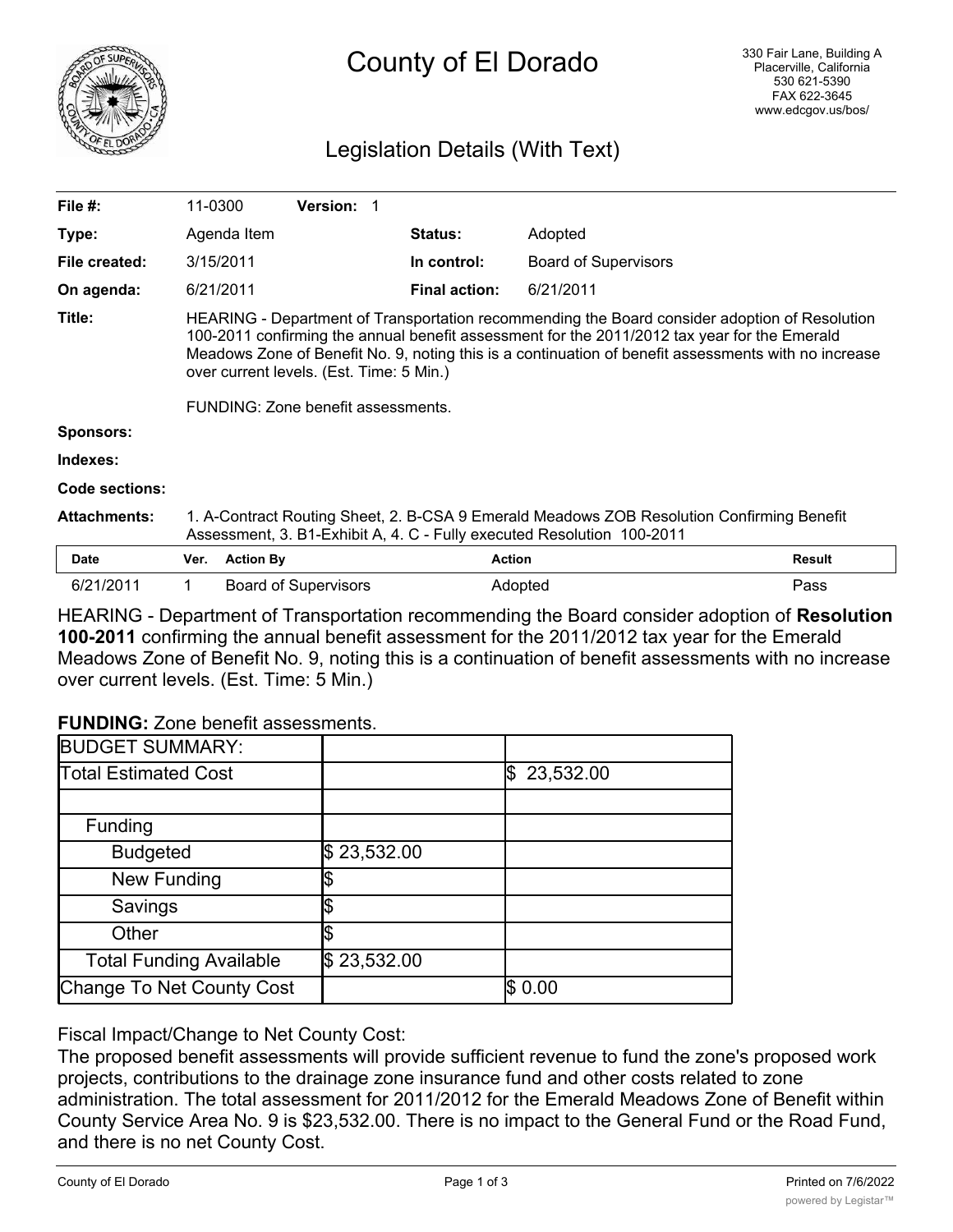Background:

Chapter 2.5 of the California Government Code, also known as "County Service Area Law" contains the regulations for establishing and governing county service areas. This chapter replaced Chapter 2.2, formerly used for the same purpose, through the adoption of Senate Bill 1458 which became effective January 1, 2009.

Revised County Service Area Law omits Section 25210.77a which authorizes the Board of Supervisors to fix and collect benefit assessments to fund services within a County Service Area. Such assessments remain valid, as provided for in Section 25210.3(d) of the new Chapter, which states:

"Any indebtedness, bond, note, certificate of participation, contract, special tax, benefit assessment, fee, charge, election, ordinance, resolutions, regulation, rule or any other action of a board taken pursuant to the former Chapter 2.2 before January 1, 2009, shall not be impaired or voided solely because of the enactment of this chapter or any error, omission, informality, misnomer, or inconsistency with this chapter."

Additionally, the reporting and hearing requirements of former Section 25210.77a and County Ordinance Code Chapter 3.30 remain applicable to such assessments imposed pursuant to that section.

Former Government Code Section 25210.77a (a) and County Ordinance Code Section 3.30.020 include a requirement that, once each year, the Board of Supervisors receive a report containing a description of each parcel of real property receiving the particular extended service and the amount of the charge for each parcel computed in conformity with the ordinance authorizing collection of the charges on the tax roll.

Former Government Code Section 25210.77a(b) and County Ordinance Code Section 3.30.030 also require a public hearing to be set for the purpose of registering protests to the rates to be fixed by the Board, at the conclusion of which the Board adopts the benefit assessments and confirms the content of the annual report.

Reason for Recommendation:

Emerald Meadows Zone of Benefit No. 98580 was formed in October 1991 to provide drainage facility, landscaping, sound wall and lighting services. In December of 1995 the Board expanded the scope to include wetland related services. Formation of the zone to fund these services was a condition of approval to obtain a final subdivision map.

Annual costs for the zone include utility bills, a landscape maintenance contract and drainage management within the wetlands. The advisory committee appointed by the Board has advised the Department of Transportation on behalf of the property owners and residents of their desire to continue to fund these services, and request that the Board adopt the annual benefit assessment to be applied to the 2011/2012 tax rolls as shown on Exhibit A of the attached Resolution.

The proposed assessments are a continuation of the existing benefit assessments and represent no